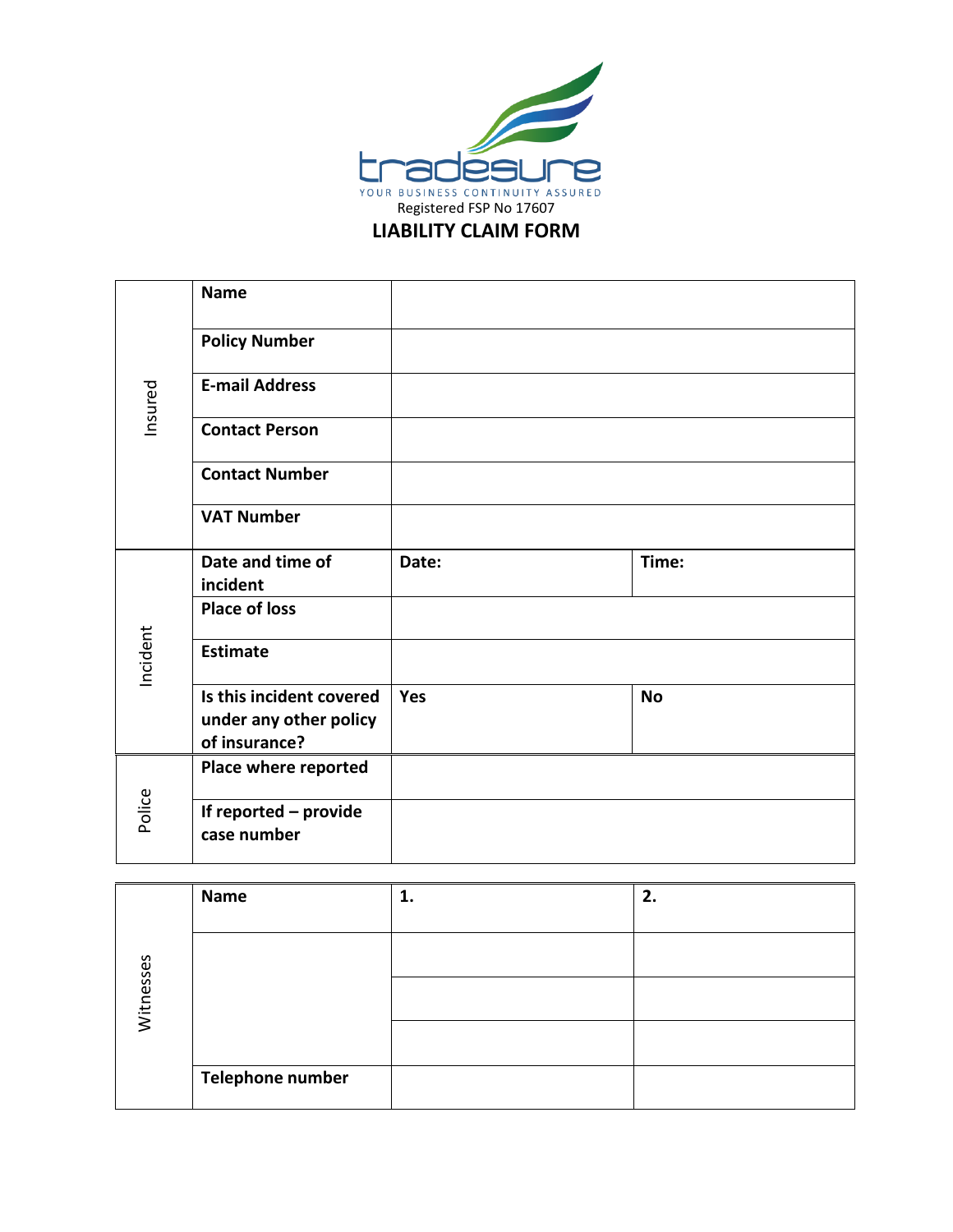| Property damage   | <b>Name and address</b><br>of owner<br><b>Description of loss</b><br>or damage |    |    |
|-------------------|--------------------------------------------------------------------------------|----|----|
|                   |                                                                                |    |    |
|                   | <b>Name</b>                                                                    | 1. | 2. |
|                   | <b>Address</b>                                                                 |    |    |
| Personal Injuries |                                                                                |    |    |
|                   |                                                                                |    |    |
|                   | Age                                                                            |    |    |
|                   | Telephone number                                                               |    |    |
|                   | If any person named<br>above is in your                                        |    |    |
| girls<br>Relation | service, or your<br>tenant, or related to                                      |    |    |
|                   | you, give full details                                                         |    |    |
|                   |                                                                                |    |    |
| Claims            | If a claim has been,<br>or is being made                                       |    |    |
|                   | against you, give<br>details and attach                                        |    |    |
|                   | any correspondence. *                                                          |    |    |